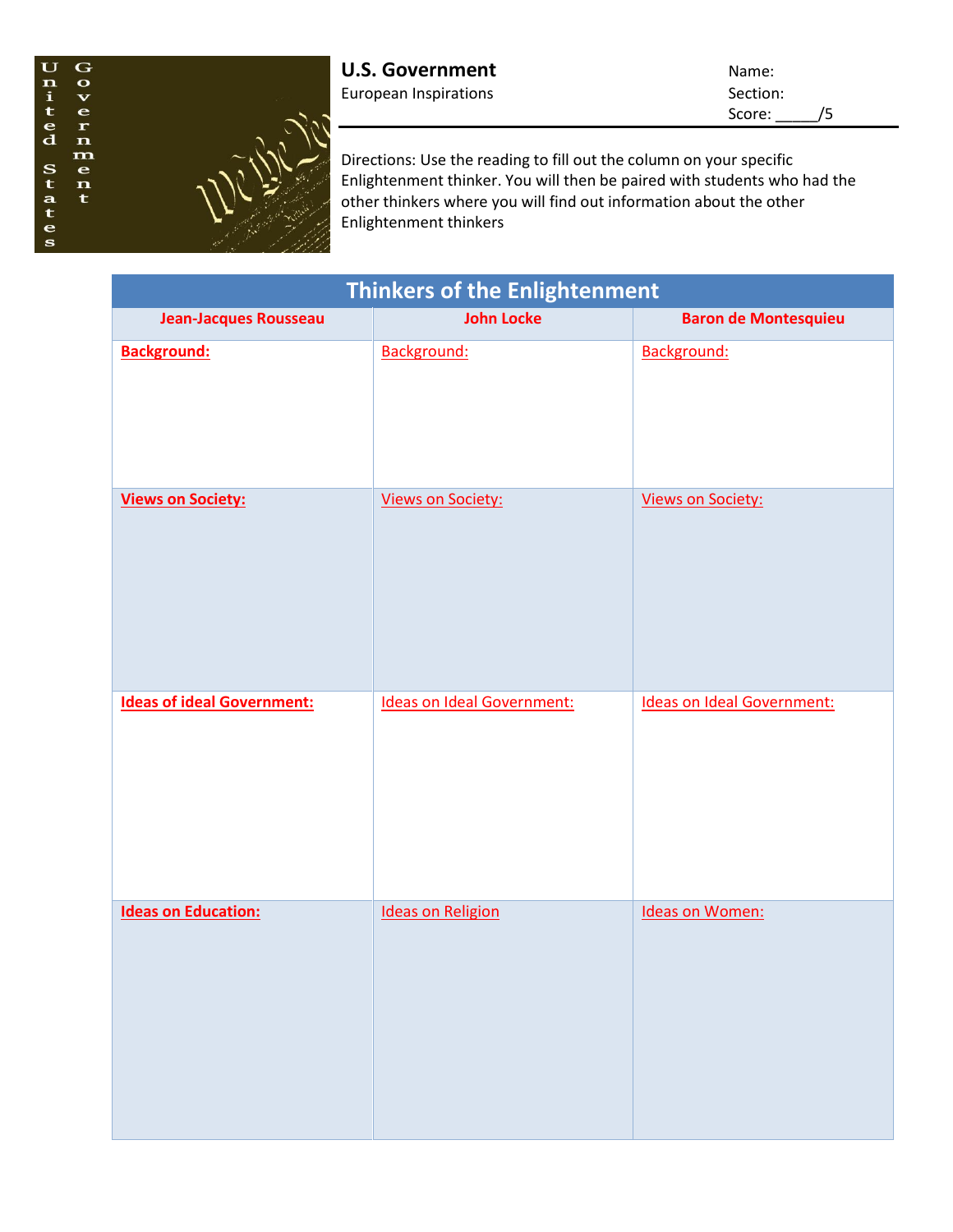

## **Secondary Source: Baron de Montesquieu (1689-1755)**

Charles Louis de Secondat was born in Bordeaux, France, in 1689 to a wealthy family. Despite his family's wealth, de Decondat was placed in the

care of a poor family during his childhood. He later went to college and studied science and history, eventually becoming a lawyer in the local government. De Secondat's father died in 1713 and he was placed under the care of his uncle, Baron de Montesquieu. The Baron died in 1716 and left de Secondat his fortune, his office as president of the Bordeaux Parliament, and his title of Baron de Montesquieu. Later he was a member of the Bordeaux and French Academies of Science and studied the laws and customs and governments of the countries of Europe. He gained fame in 1721 with his *Persian Letters,* which criticized the lifestyle and liberties of



the wealthy French as well as the church. However, Montesquieu's book *On the Spirit of Laws,* published in 1748, was his most famous work. It outlined his ideas on how government would best work.

Montesquieu believed that all things were made up of rules or laws that never changed. He set out to study these laws scientifically with the hope that knowledge of the laws of government would reduce the problems of society and improve human life. According to Montesquieu, there were three types of government: a monarchy (ruled by a king or queen), a republic (ruled by an elected leader), and a despotism (ruled by a dictator). Montesquieu believed that a government that was elected by the people was the best form of government. He did, however, believe that the success of a democracy - a government in which the people have the power - depended upon maintaining the right balance of power.

Montesquieu argued that the best government would be one in which power was balanced among three groups of officials. He thought England - which divided power between the king (who enforced laws), Parliament (which made laws), and the judges of the English courts (who interpreted laws) - was a good model of this. Montesquieu called the idea of dividing government power into three branches the "separation of powers." He thought it most important to create separate branches of government with equal but different powers. That way, the government would avoid placing too much power with one individual or group of individuals. He wrote, "When the [law making] and [law enforcement] powers are united in the same person... there can be no liberty." According to Montesquieu, each branch of government could limit the power of the other two branches. Therefore, no branch of the government could threaten the freedom of the people. His ideas about separation of powers became the basis for the United States Constitution.

Despite Montesquieu's belief in the principles of a democracy, he did not feel that all people were equal. Montesquieu approved of slavery. He also thought that women were weaker than men and that they had to obey the commands of their husband. However, he also felt that women did have the ability to govern. *"It is against reason and against nature for women to be mistresses in the house... but not for them to govern an empire. In the first case, their weak state does not permit them to be preeminent; in the second, their very weakness gives them more gentleness and moderation, which, rather than the harsh and ferocious virtues, can make for a good environment."* In this way, Montesquieu argued that women were too weak to be in control at home, but that there calmness and gentleness would be helpful qualities in making decisions in government.

"Baron De Montesquieu." *Baron De Montesquieu : A Short Biography*. N.p., n.d. Web. 04 Mar. 2014.\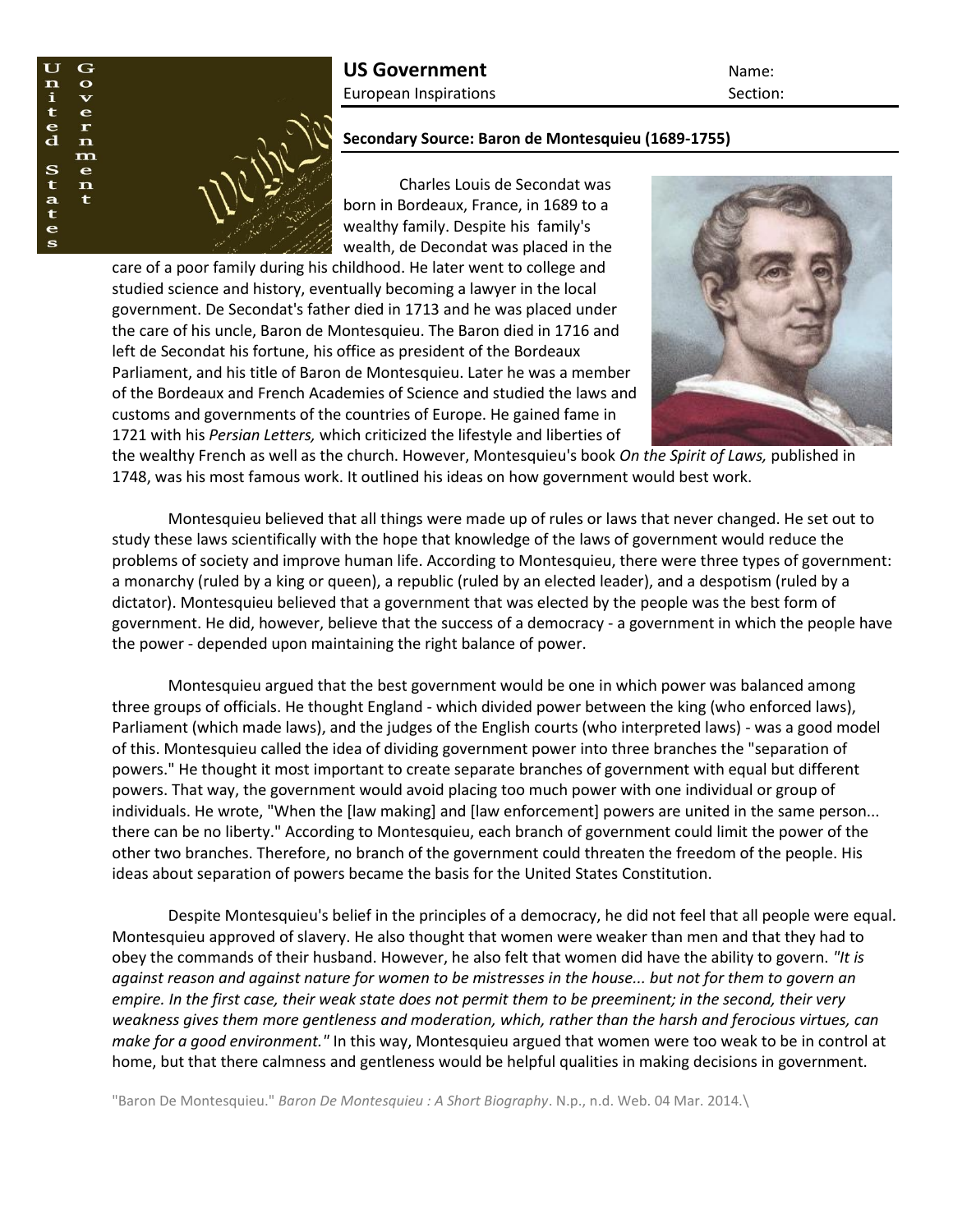

## **Secondary Source: BBC History Jean-Jacques Rousseau (1712-1778)**

Jean-Jacques Rousseau was born in Geneva on 28 June 1712. His mother died when he was young, and Rousseau was initially brought up by his father, a watchmaker. He left Geneva

aged 16 and travelled around France, where he met his benefactress, the Baronnesse de Warens, who gave him the education that turned him into a philosopher.

Rousseau reached Paris in 1742 and soon met Denis Diderot, another provincial man seeking literary fame. They formed the core of the intellectual group, the 'Philosophes'. Eschewing an easy life as a popular composer, in 1750 he

published his first important work 'A Discourse on the Sciences and the Arts' (1750). Its central theme was that man had become corrupted by society and civilisation. In 1755, he published 'Discourse on the Origin of Inequality'. He claimed that original man, while solitary, was happy, good and free. The vices dated from the formation of societies, which brought comparisons and, with that, pride. He was very much opposed to the general progress as society since it only corrupted man in his point of view. 'The Social Contract' of 1762 suggested how man might recover his freedom in the future. It argued that a state based on a genuine social contract would give men real freedom in exchange for their obedience to a self-imposed law. Rousseau described his civil society as united by a general will, furthering the common interest while occasionally clashing with personal interest. Rousseau believed that only through a direct democracy could the general will of the people truly be expressed, and so government should be based off of that model.

Increasingly unhappy in Paris, Rousseau travelled to Montmorency. While at Montmorency he produced his book 'Èmile a treatise on education.' This novel escaped the censors and was the most widely read of all his works. In it Rousseau discusses his ideas of educational reform and the need to match education to the stages of development of the individual instead of the other way around. He was a champion of the Empiricism movement that stressed the importance of education through having personal experiences. Its freedom with emotion was in tune with developing romanticism and won him many important fans. But it scandalised the French authorities, who burned it and ordered Rousseau's arrest. He travelled to England, a guest of the Scottish philosopher David Hume, but grew unhappy and secretly returned to France.

In his last 10 years, Rousseau wrote his 'Confessions', justifying himself against his opponents. He died on 2 July 1778 in Ermenonville, the estate of the Marquis de Girardin, who had given him refuge.

"Jean-Jacques Rousseau." *BBC History*. BBC, n.d. Web. 04 Mar. 2014.